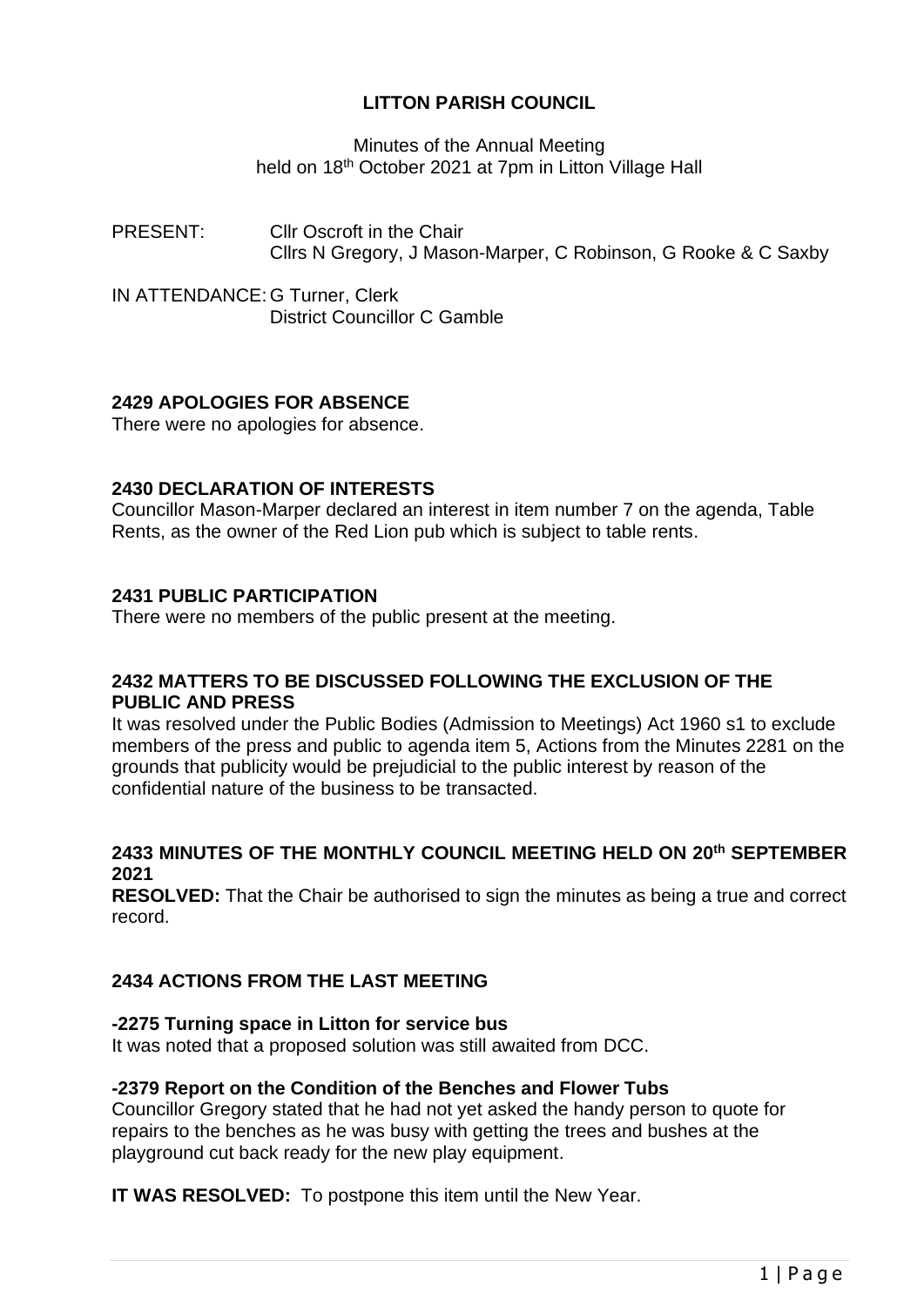## **-2392 TREES**

Councillor Gregory asked whether he could purchase the items necessary to make guards to protect the new saplings that are being planted.

**IT WAS RESOLVED:** that if Councillor Gregory made the necessary purchases the Council would reimburse him on presentation of the receipts.

## **-2393 CEMETERY**

**IT WAS RESOVLED:** To postpone this item until the New Year.

#### **-2405 LITTON PLAYGROUND REFURBISHMENTS**

Councillor Rooke reported that with the help of volunteers all the play chip had been removed from the infant playground. However, the contractors (Proludic Ltd) have now said that due to global delays the new start date will be  $8<sup>th</sup>$  November.

Councillor Mason-Marper informed members that she had met with Rachel Rennie and they had discussed a number of fundraising ideas, such as an auction of promises, mini artisan market, selling fairy light gin bottles, Christmas hamper raffle and a pub quiz.

**IT WAS AGREED:** To thank all the volunteers who helped achieve the mammoth task of removing the play chip from the infant play area in such a short period of time.

#### **-2408 CUTTING OF ROADSIDE VERGES IN THE PARISH**

Councillor Rooke gave members further information on the areas to be included in DDDCs biodiversity of grass verges project.

#### **-2420 WAR MEMORIAL**

**IT WAS RESOLVED:** To look further into the cost implications of purchasing the War Memorial and land.

#### -**2421 CHRISTMAS TREES**

**IT WAS RESOLVED:** To order Christmas trees from David & Tom Howe as they offered the best value for money.

#### **-2423 WALL AT MEMORIAL PLAYING FIELD**

It was reported that the wall on the left-hand side of the memorial playing field is in need of repair.

**IT WAS RESOLVED:** To check the previous minutes to ascertain what has been agreed with regard to repairs to the wall.

## **2435 LITTON REMEMBRANCE SERVICE**

Councillor Robinson reported that Litton's Remembrance service will be held on the village green in front of the village hall again this year.

**IT WAS RESOLVED:** That Councillor Robinson will lay the wreath on behalf of the Parish Council at the service.

## **2436 TABLE RENTS**

**IT WAS AGREED:** To defer the table rents for another 6 months until the next financial year.